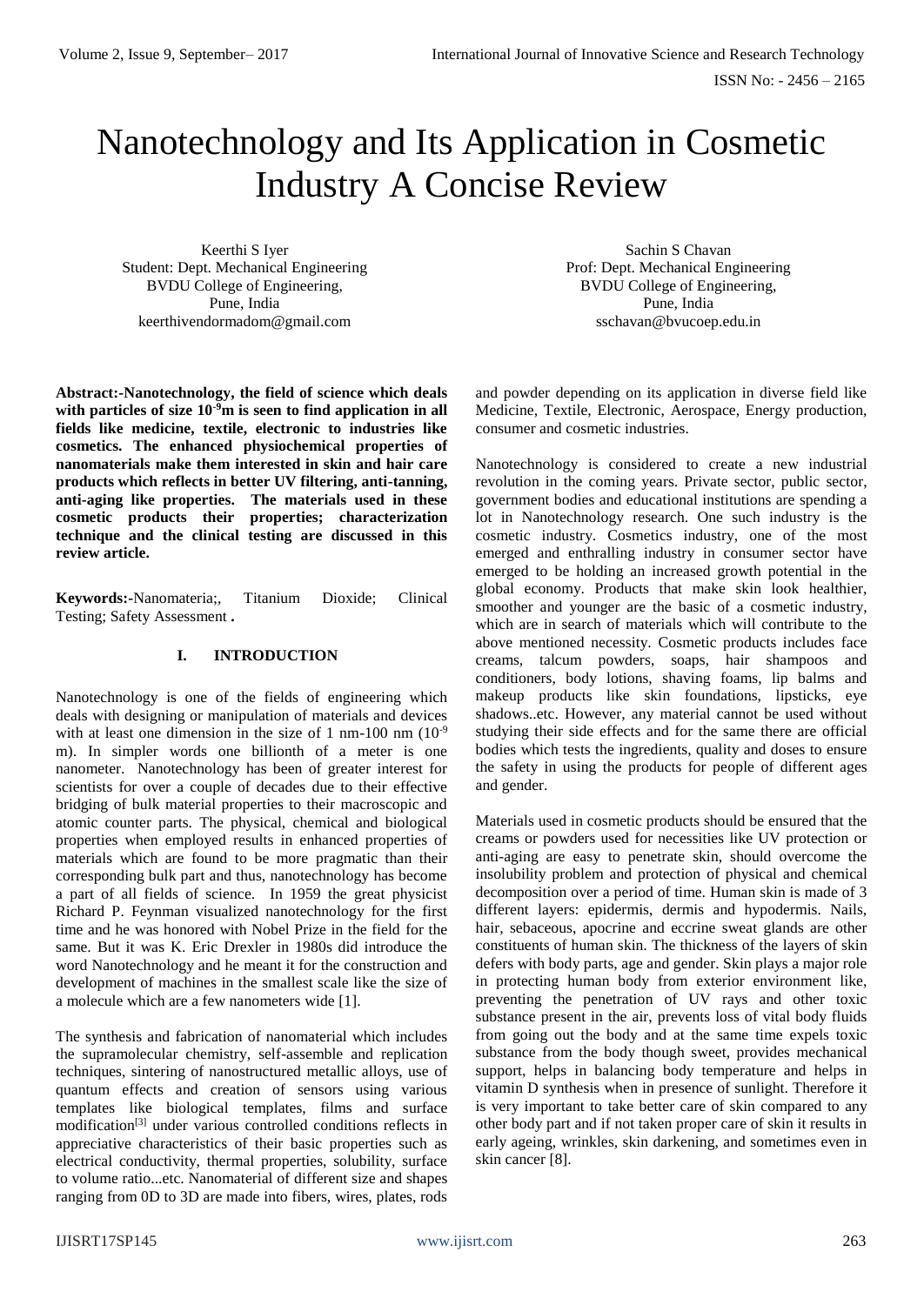Studies revels that all major cosmetic manufactures are using various nanomaterials in their products and the products are already playing major role in the market. Nanomaterials are getting such attention in cosmetic products is due to their size, stability, water solubility, crystallite size, photocatalytic activity, redox potential, porosity and surface to volume ratio, which are easy to be absorbed into the skin [9]. By stability we mean the nanoparticles which are encapsulated by unsaturated fatty acids, vitamins or antioxidants which are base of any creams or lotions do not decay very easily. As our skin pores are very small, particles of nanometer size enters the skin very easily which also creates a passage for vitamins and minerals. It is found that nanoparticles are very good UV filters on the skin and are much better than any products which already existed in the market. Literature shows that there a many nonmaterial which are already used in cosmetic goods and in this review article we will discuss some of the very generally used materials.

## **II. NANOMATERIALS IN COSMETICS**

Titanium dioxide and zinc oxide which has the ability to reflect or scatter UV radiation have been a major component in sunscreens. These are opaque and white in nature when in their bulk form which results in the cream being noticeable when applied on skin. This has been remedied by the use of titanium dioxide and zinc oxide in nanometer scale. These are clear and translucent on the skin which reflects on attractive skin [14].

Nanosilver which have a very good antimicrobial acts as preservative agents in cosmetics products. A silver nanoparticle which gets attached to the surface and penetrates a microorganism alters the cell functions of it and inhibits its growth. This property of silver nanoparticle has been applied in biomedical, pharmaceutical and cosmetic industry. Nanosilver is also known for its wound healing property with minimal scaring. This property contributes to use of silver nanoparticles in scar removal creams [16]. Underarm deodorants are manufactured with silver nanoparticles in it which enhances the ability of the deodarants to perform its function around the day. And nanogold is utilized in toothpastes which makes the paste more disinfective [19]. Liposomes which are composed of phospholipid and cholesterol bilayer are spherical in shape which makes them carries to deliver drugs on targets. There are considered to be one of the effective dermal drug carriers. The lipid bilayer of the liposome merges with the cell membrane and delivers its contents at the target. Liposomes as drug carriers are used to cure acne, hyperpigmentation, melasma, alopecia, psoriasis, hirsutism, cellulites and to increase the occlusive effect (hydration of skin), UV protection and antioxidant property [20] .

Emulsions droplets which have a diameter between 100 and 500 nm and are oil-in-water mixtures are known as nanoemulsions. They are much higher surface which makes them efficient in foams, creams, lotions and sprays as they avoid sedimentation, flocculation, coalescence..etc which some very common problems faced by cosmetic products. These are considered to be least toxic and are therefore formulated as surfactants in beauty products [21].

Atoms when aggregate combining thousands of atoms form nanocrystals which have size between 10 to 400 nm. These nanocrystals exhibits enhanced physiochemical properties than their macroscopic molecule. These can be administrated orally and at the same time can penetrate skin easily and therefore they are used in anti-ageing and skin protective products [22, 23].

Solid lipid nanoparticle is another commonly administrated nanomaterial in cosmetic products. As the name suggests these are solid substances stabilized by surfactants under the influence of body temperature but are basically made up of oil droplets of lipids. These are also used as drug carriers due to their novel properties like resistance to chemical degradation, controlled release of drugs embodied in it, UV blocking property and their ability to increase water holding capacity [24].

Other such nanocarriers are cubosomes, nanocapsules, niosomes and transfersomes which are getting more attention these days in cosmetic and pharmaceutical industry due to their ability to carry drugs and deliver them at specified locations. Cubosomes are made up of self-assembled liquid crystalline structures such as bicontinuous cubic liquid crystalline phase surfactants [25].They are of greater interest due to their properties like large surface area, low viscosity, their ability to stay stable at any dilution state, higher heat stability and their capacity to carry both hydrophilic and hydrophobic substances [26]. Nanocapsules are small packets made of a polymer which surrounds a solid or liquid material which are the drugs to be delivered at specified point of interest and are good UV filters [26]. Niosomes which are similar to liposomes are made up of surfactants and cholesterol is more stable as a carrier with higher permeation capacity [27] whereas transfersomes are similar lipid vesicles with more flexibility and an aqueous core [28].

### **III. NANOMATERIAL TESTING FOR SAFTEY ASSESMENT**

Nanomaterial designed for particular application cannot be used as they are. They undergo critical testing and are included in a product in prescribed dosages only. Nanomaterials when consumed more than the critical limits could be hazardous to health; therefore it is mandatory that they are approved by government bodies before including them in any consumer product. The very basic characterizations are conducted to study the physical properties like size and shape of the particle, size distribution, surface morphology, crystal structure, and to evaluate chemical properties like stability, composition, molecular and structural morphology, surface chemistry...etc. Some of the very common instruments for the above mentioned analysis are UV/Visible spectroscopy, IR spectroscopy, Raman spectroscopy, particle size analyzer, photoluminescence spectroscopy, X-ray diffraction (XRD), Transmission electron microscopy (TEM), Scanning electron microscopy (SEM), atomic force microscopy (AFM), Energy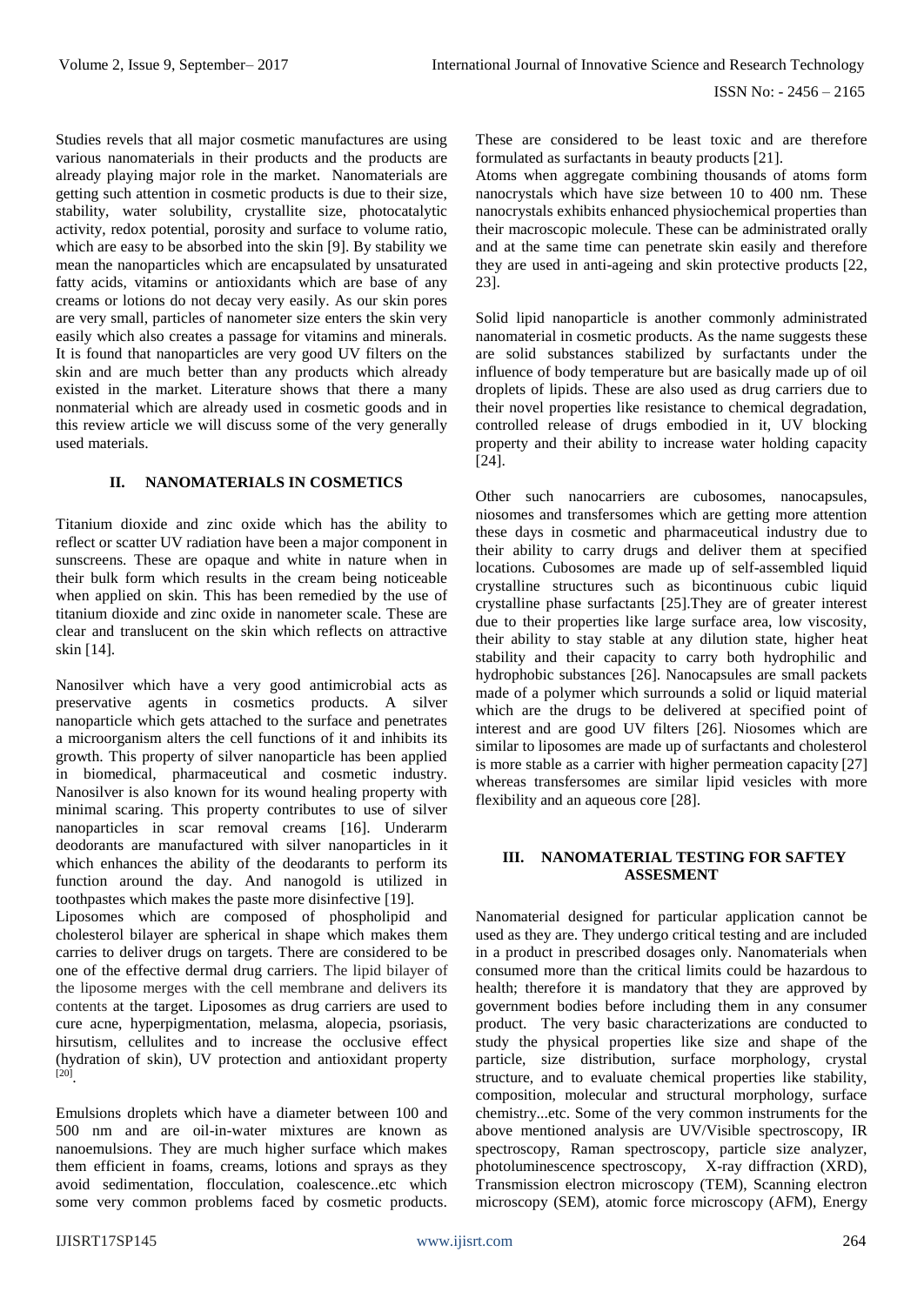dispersive X-ray Spectroscopy (EDAX), Laser scanning confocal microscopy (LSCM) and Particle induced X-ray emission (PIXE). Some of the characterization techniques which are very particularly used in analysis of nanomaterials incorporated in cosmetic products and the property observed in each technique is tableted in Table 1.

| Sr.<br>No. | Table Column Head                                                                                                            |                                                                                         |
|------------|------------------------------------------------------------------------------------------------------------------------------|-----------------------------------------------------------------------------------------|
|            | <b>Characterization technique</b>                                                                                            | <b>Properties</b><br><b>Investigated</b>                                                |
| 1          | Scanning<br>electron<br>microscope (SEM)                                                                                     | Shape<br>and<br>morphology                                                              |
| 2          | Energy dispersive<br>X-ray<br>diffraction (EDAX)                                                                             | Elemental<br>information of<br>individual particles                                     |
| 3          | Power<br>X-ray<br>diffraction(XRD)                                                                                           | Crystallinity<br>/morphology<br>and<br>size                                             |
| 4          | Disc centrifugation or Lased<br>diffraction techniques                                                                       | Particle<br>size<br>distribution                                                        |
| 5          | Cryo-SEM                                                                                                                     | Imaging                                                                                 |
| 6          | Dynamic<br>light<br>scattering<br>(DLS)                                                                                      | Measure<br>size<br>of<br>dispersed liposomes                                            |
| 7          | High<br>performance<br>liquid<br>chromatography (HPLC)<br>$\sqrt{2}$<br>Ultra performance<br>liquid<br>chromatography (UPLC) | Test to quantify the<br>of active<br>levels<br>present                                  |
| 8          | Sensitive<br>Inductively<br>Coupled<br>Plasma-Optical<br>Emission Spectroscopy (ICP-<br>OES)                                 | To determine<br>trace<br>metals<br>and<br>to<br>measure the quantity<br>of nanomaterial |
| 9          | Inductively Couples Plasma-<br>Mass spectroscopy (ICP-MS)                                                                    | To determine<br>trace<br>metals<br>and<br>to<br>measure the quantity<br>of nanomaterial |

Table 1: Some of the Commonly Used Characterization Techniques in Cosmetics [18]

Nanomaterials are not limited to these tests. The materials undergo testing depending on its required performance in a product. Once the nanomaterials synthesized meet the basic necessity they are then administrated into products in a laboratory. These products are at first modeled mathematically and simulated with the help of software. The developed products are then clinically tested. Some of the clinical tests are listed below [19]:

- Phototoxicity testing via the 3T3 NRPT
- Dermal absorption measurements on human/pig skin
- In vitro micronucleus test
- In vitro mammalian chromosome aberration test
- Skin irritation testing via Episkin
- Skin corrosion testing via transcutaneous electrical resistance (TER)
- **Genotoxicity**
- Mutagenicity test
- Embryotoxicity testing via embryonal stem cell test, micromass assay, whole embryo culture
- In vitro mammalian cell gene mutation test

These tests are important since any cosmetic products should meet the requirements like the ability of the nanomaterials to penetrate through the skin in presence of physiological barriers, how much cell damage the product may cause upon interaction with cell and its ability to create mutagenicity and genotoxicity in skin. Food and Drug Administration (FDA) and United States Environmental Protection Agency (USEPA) in the USA and Health and Consumer Protection Directorate of the European Commission are few scientific bodies whose approval is mandatory to release a product into the market [19].

### **IV. CONCLUSION**

Nanotechnology is one of the blooming developments of science which has found its application in all most all fields of science. Today thousands of products are already present in the market which contains materials of at least one of its dimension in nanometer scale. Cosmetic industry which always is in search of new and advanced materials to enhance their product quality, so that they can meet a consumer's need, has found had nano-scale fabricated materials of great interest. Nanomaterials which are small can easily penetrate skin and are fabricated such that they can release drugs at targeted locations. This property of nanomaterials can enhance the UV filtering and scar heeling capacity of the already existing products. All major manufactures of cosmetic products had already released products in the market which contains at least one nanomaterial. Administrating nanomaterials in consumer products needs to be approved by agencies which tests the safety of the products when used by humans. Studies made across the word in nanotechnology is getting more and more advanced, it is estimated that in couple of decades nanotechnology will take over the entire consumer industry.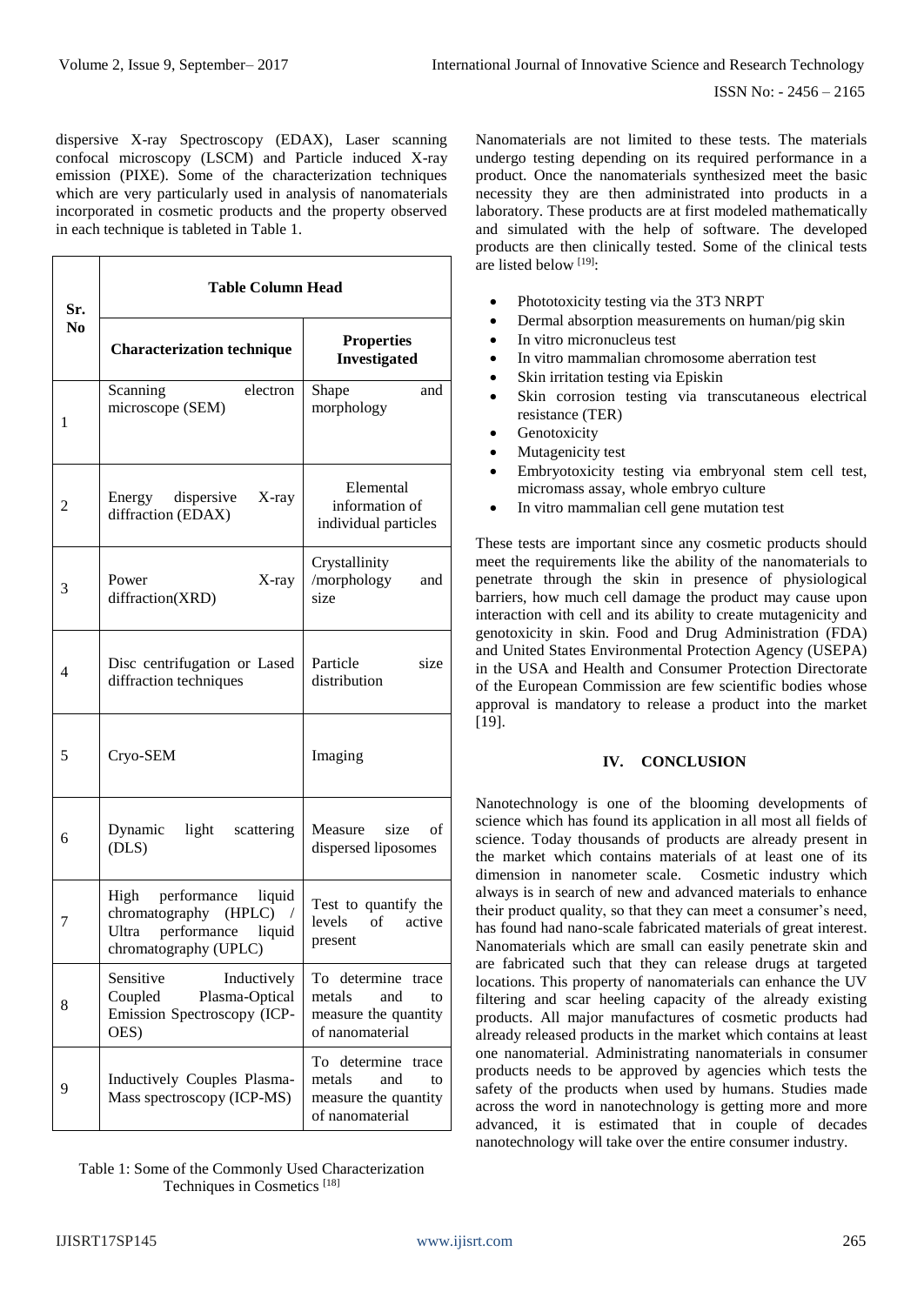ISSN No: - 2456 – 2165

#### **REFERENCES**

- [1]. Mini Mishra and Pratima Chauan, "Nanosilver and its Medical Implications". Journal of Nanomedicine Research, MedCrave, vol. 2 Issue5, Dec 2015.
- [2]. Siddhartha Shrivastava and Debabrata Dash, "Applying Nanotechnology to Human Health: Revolution in Biomedical Sciences". Hindawi Publishing Corporation, Journal of Nanotechnology, vol 2009, 14 pages, 2009.
- [3]. Greg Tegart, "Nanotechnology: The Technology For The 21st Century". Session 2: perspectives of emerging technologies.
- [4]. Stephen J. Klaine, Pedro J. J. Alvarez, Graeme E. Batley, [Teresa F. Fernandes,](https://researchportal.hw.ac.uk/en/persons/teresa-f-fernandes) Richard D. Handy, Delina Y. Lyon, Shaily Mahendra, Michael J. McLaughlin and Jamie R. Lead, "Nanomaterials in the environment: Behavior, fate, bioavailability, and effects". Environmental Toxicology and Chemistry*,* vol. 27 (9), pp. 1825-1851, Sept 2008.
- [5]. Nowack, B. Bucheli and T. D. Occurrence, "Behavior and effects of nanoparticles in the environment" Environ. Pollut. vol. 150, pp.5−22, 2007.
- [6]. Priyanka Singh and Arun Nanda, "Nanotechnology in cosmetics: a boon or bane?", Toxicological & Environmental Chemistry, vol. 94:8, pp. 1467-1479, 2012.
- [7]. Li Mu and Robert L. Sprando: "Application of Nanotechnology in Cosmetics". Pharm Res, vol.27, pp.1746–1749, 2012.
- [8]. Kazutami Sakamoto, Robert Lochhead, Howard Maibach and Yuji Yamashita, "Cosmetic Science and Technology: Theoretical Principles and Applications", Elsevier, March 2017.
- [9]. G.J. Nohynek, E.K. Dufour and M.S. Roberts, "Nanotechnology, Cosmetics and the Skin: Is There a Health Risk?", Skin Pharmacol Physiol, vol.21, pp.136– 149, 2008.
- [10]. Handa O, Kokura S, Adachi S, Takagi T, Naito Y, Tanigawa T, et al, "Methylparaben potentiates UVinduced damage of skin keratinocytes", Toxicology vol. 227, pp. 62-72, 2006.
- [11]. Ishiwatari S, Suzuki T, Hitomi T, Yoshino T, Matsukuma S and Tsuji T, "Effects of methyl paraben on skin keratinocytes". J Appl Toxicol vol. 27 pp.1-9, 2007.
- [12]. Bronaugh, R.L and Stewart, R., "Methods for in vitro percutaneous absorption studies. V. Permeation through damaged skin". J. Pharm. Sci. vol. 15, pp. 1062-1066, 1985.
- [13]. Cevc, G. Blume, and G.. Lipid, "Vesicles penetrate intact skin owing to the transdermal osmotic gradient and hydration force". Biochim. Biophys. Acta vol. 1104, pp. 226-232, 1992.
- [14]. Linda M. Katz, "Nanotechnology and Applications in Cosmetics: General Overview. In Cosmetic Nanotechnology", Morgan, S., et al. ACS Symposium Series; American Chemical Society: Washington, DC, 2007.
- [15]. Linda M. Katz, Kapal Dewan, Robert L. Bronaugh: Nanotechnology in cosmetics. Food and Chemical Toxicology xxx pp. 1-11, 2015.
- [16]. Swati Gajbhiye and Satish Sakharwade, "Silver Nanoparticles in Cosmetics". Journal of Cosmetics, Dermatological Sciences and Applications, vol. 6, pp. 48- 53, 2006.
- [17]. Alex Weir, Paul Westerhoff, Lars Fabricius, Kiril Hristovski and Natalie von Goetz, "Titanium Dioxide Nanoparticles in Food and Personal Care Products". Environ. Sci. Technol. vol. 46, pp. 2242−2250, 2012.
- [18]. Satoshi Kokura, Osamu Handa, Tomohisa Takagi, Takeshi Ishikawa, Yuji Naito and Toshikazu Yoshikawa, "Silver nanoparticles as a safe preservative for use in cosmetics". Nanomedicine: NBM 2010, vol. 6: pp. 570- 574.
- [19]. Silpa Raj, Shoma Jose, Sumod U. S and Sabitha M: "Nanotechnology in cosmetics: Opportunities and challenges". Journal of Pharmacy and Bioallied Sciences , vol. 4 (3), July-September 2012.
- [20]. Y. Rahimpour and H. Hamishehkar, "Liposomes in cosmeceutics*",* Expert Opin. Drug Deliv., vol. 9, pp. 443- 455, 2012.
- [21]. Surbhi Sharma & Kumkum Sarangdevot: "Nanoemulsions For Cosmetics". IJARPB, vol.2 (3), pp. 408-415, 2003.
- [22]. X. Zhai, J. Lademann, C.M. Keck, and R.H. Müller, "Nanocrystals of medium soluble actives—novel concept for improved dermal delivery and production strategy", Int. J. Pharm.*,* vol. 470, pp. 141-150 , 2014.
- [23]. Petersen R. "Nanocrystals for use in topical cosmetic formulations and method of production thereof". Abbott GmbH and Co., US Patent 60/866233, 2008.
- [24]. Sylvia A. Wissing, Rainer H. Müller: Cosmetic applications for solid lipid nanoparticles (SLN). International Journal of Pharmaceutics vol. 254, pp. 65– 68, 2003.
- [25]. G. Garg, S. Saraf, and S. Saraf, "Cubosomes: an overview", Biol. Pharm. Bull.*,* vol. 30, pp. 350-353, 2007.
- [26]. S.S. Guterres, M.P. Alves, and A.R. Pohlmann, "Polymeric nanoparticles, nanospheres and nanocapsules for cutaneous applications", Drug Target Insights, vol. 2, pp. 147-157, 2007.
- [27]. M.J. Choi and H.I. Maibach, "Liposomes and niosomes as topical drug delivery systems", Skin Pharmacol. Physiol*.*, vol. 18, pp. 209-219, 2005.
- [28]. R. Rajan, S. Jose, V.P.B. Mukund, and D.T. Vasudevan, "Transfersomes - A vesicular transdermal delivery system for enhanced drug permeation", J. Adv. Pharm. Technol. Res.,vol. 2, pp. 138-143, 2011.
- [29]. Characterisation of Nanotechnology in Cosmetics (Source: Internet). [http://www.intertek.com/testing/beauty](http://www.intertek.com/testing/beauty-products/nanotechnology/)[products/nanotechnology/](http://www.intertek.com/testing/beauty-products/nanotechnology/)
- [30]. L.S. Wang and R.Y. Hong: Synthesis, Surface Modification and Characterisation of Nanoparticles. (Source: Internet). www.intechopen.com